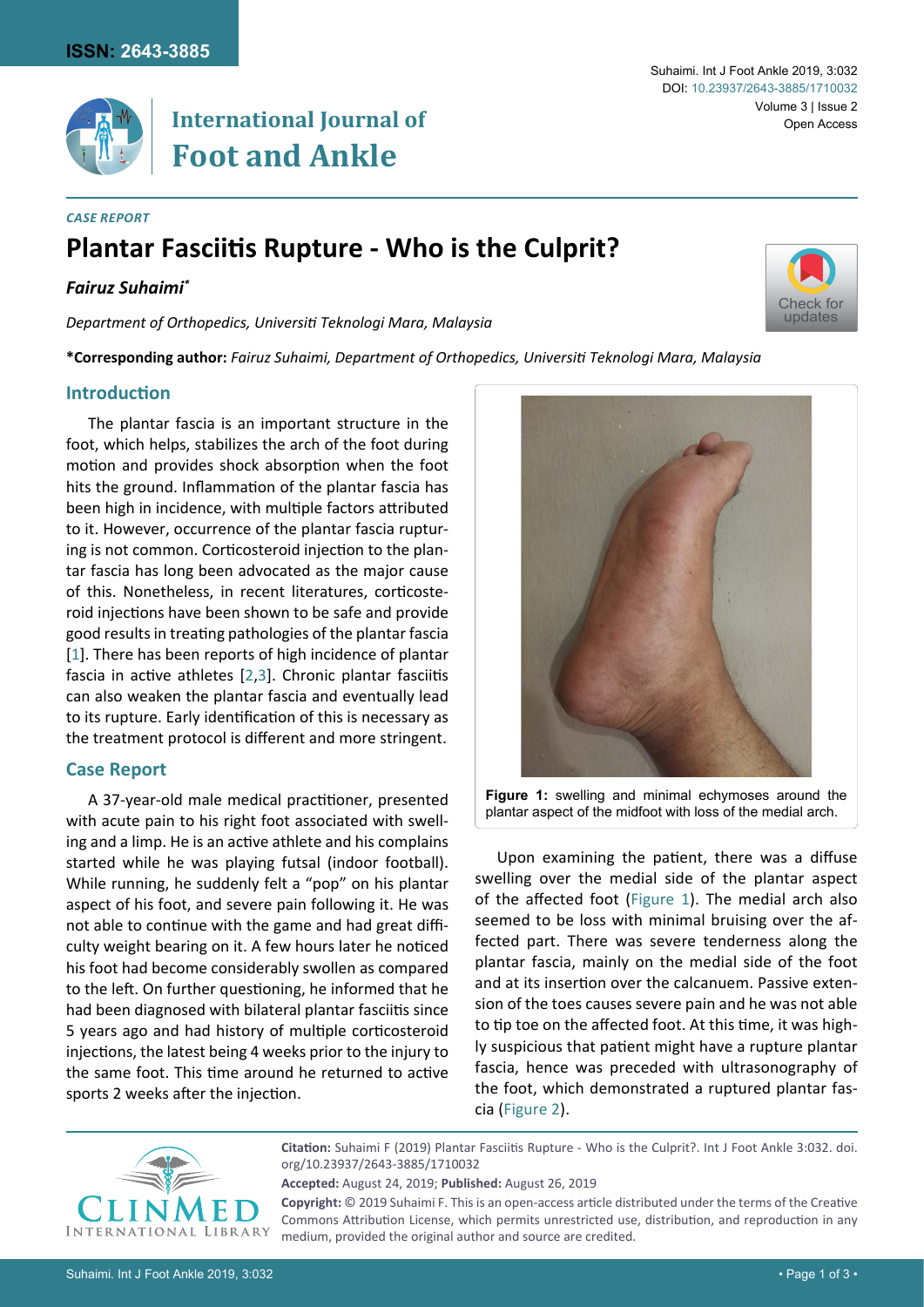<span id="page-1-0"></span>

**Figure 2:** Longitudinal sonogram image of a 37-yearold man showing grossly thickened plantar fascia with hypoechoeic changes within suggestive of partial tear.

#### **Treatment**

Patient had initially applied cold compression to the foot overnight following the injury. Following the confirmation of the diagnosis, the foot was immobilized with an above ankle boot cast with a medial arch support. Patient was not allowed weight bearing for 2 weeks and given anti-inflammatory for the whole period. At the end of 2 weeks he was treated with platelet rich plasma injection to the affected plantar fascia and was allowed partial weight bearing during this time. Stretching exercises and physical therapy were started concurrently. Exactly 1 month after the injury, patient was able to carry out activities of daily living without pain and return to active sports 8 weeks after the injury.

## **Discussion**

Plantar fasciitis has long been discussed as one of the most common foot pathology over the plantar aspect of the foot. Due to the repetitive stress to the fascia, it will eventually weakened it and lead to a rupture. First described by Leach, et al. in 1978, plantar fascia rupture is not common, and due the difficulty in diagnosing it has lead to the possible infrequency of this condition [[4](#page-2-3)[,5\]](#page-2-7). Incidence of acute rupture is not common. It's prevalence is commonly attributed to be an acute-on chronic injury, most commonly due to chronicity of plantar fasciitis and repetitive stress to the plantar fascia being the main contributing factor. Pai also reported spontaneous rupture due to degeneration of the plantar fascia occurring in an elderly [[5](#page-2-7)]. Other risk factors that might contribute to a rupture are obesity, the degree of activity (standing at work for long periods of time), flat feet, decreased dorsiflexion of the ankle joint, and calcaneal spurs, in which some of it fits the patient.

The use of corticosteroid injection for the treatment of plantar fasciitis has been well documented to produce good results. However, it has always been widely

Suhaimi. Int J Foot Ankle 2019, 3:032 • Page 2 of 3 • Page 2 of 3 • Page 2 of 3 • Page 2 of 3 • Page 2 of 3 • Page 2 of 3 • Page 2 of 3 • Page 2 of 3 • Page 2 of 3 • Page 2 of 3 • Page 2 of 3 • Page 2 of 3 • Page 2 of 3 •

known that corticosteroids injection will lead to rupture of the plantar fascia. Initial studies by Leach supported this [[4\]](#page-2-3). Sellman then reported on 37 patients who had ruptures, all had history of previous corticosteroid injection [\[6\]](#page-2-4). On the other hand, recent literatures have provided extensive data into the safety of using corticosteroid in the treatment of plantar fasciitis. Kim, et al. reported out of 120 patients treated for plantar fasciitis, an average of 2.1 injections were given, with an interval of 3.7 months in between injections for a period of 2 years [[1](#page-2-0)]. Out of the 257 injections given, only 3 were reported to have a plantar fascia rupture. In another retrospective analysis of 192 patients treated with corticosteroid injection, Kuwada reported no rupture occurred in them [[3](#page-2-2)]. In that study, there were even 8 patients who received 8-10 injections with no plantar fascia rupture or tear, a similarity to our patient who had at least 5 injections to his foot.

Athletes, especially runners with plantar fasciitis are advised to totally avoid using corticosteroid injection as a mode of treatment [\[7](#page-2-5)]. The corticosteroid injection alone is not the culprit causing the patient's plantar fascia to rupture. However, the injection together with the early return to sporting activities soon after might have been the main reason why the incident happened to our patient. Both the steroid injection and the early return to sports, leads to an excessive overloading to an already weakened structure, ultimately resulting in the plantar fascia rupturing [\[3\]](#page-2-2). It is probably best to withhold resuming sporting activities for at least 3-4 weeks

Sonography is an important non-invasive diagnostic imaging modality for assessment of tendon and foot conditions, in particular the plantar aponeurosis. It is usually well tolerated by patients, cost-effective and provides good spatial resolution in superficial structures [[1](#page-2-0)]. In normal healthy subjects, it appears as a homogenous echogenic band with internal linear interfaces or fibrillary pattern on longitudinal scans. In an inflamed and partially ruptured plantar fascia such in our case, the fascia will appear thickened, hypoechoeic with loss of the internal fibrillary pattern ([Figure 2,](#page-1-0) X). Apart from sonography, MRI is proven as a standard imaging technique that is sensitive to diagnose pathological changes in a plantar fascia [[8\]](#page-2-6). MRI also is excellent to rule our other differential diagnosis of subcalcaneal heel pain.

Treatment of plantar rupture has to be stricter and more protocol like [[2](#page-2-1)]. Initial period of immobilization and no weight bearing has been advocated in multiple studies to produce good results. Initial ice application and NSAIDs will help reduce the inflammation from the acute rupture. Combination of a short leg boot cast with strict non-weight bearing crutches, immobilizes the foot and ankle helps in allowing the injured tissue to heal. Injecting the plantar fascia with plasma rich